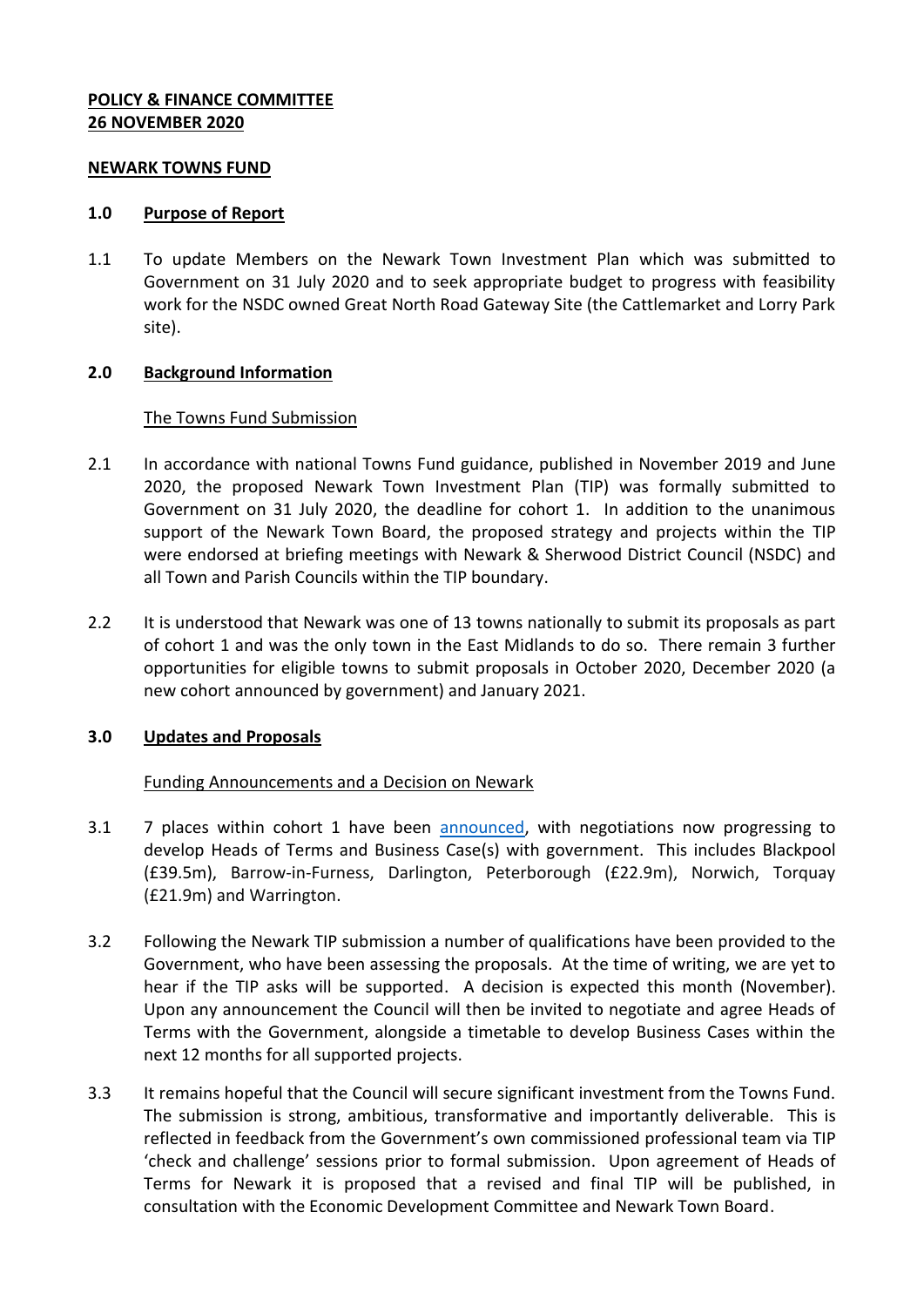## TIP Projects

3.4 The 18 November 2020 Economic Development Committee agenda provides updates on a number of TIP projects. For the purposes of this report focus is upon the Great North Road 'Gateway Site' which is in Council ownership (NSDC Gateway site).

## 3.5 International Air and Space Training Institute (IASTI)

Members will be aware that one of the key projects within the TIP was the IASTI, which formed part of proposals to provide, in conjunction with the Lincoln College Group, Aviation 360, a University Partner, and Military and Civil aviation industries, a new post 16 education facility for students to access ground, engineering, and pilot programmes. All partners have continued to progress with the project in anticipation of funding being secured. It is envisaged that the IASTI can be operational for virtual intakes as soon as September 2021, with the full facility to follow as soon as reasonably practicable, preferably on the Cattle Market/Lorry Park site.

# 3.6 Smart Innovation, Supply Chain & Logistics Enterprise Zone (SiSLog)

Members will recall that this is a project jointly developed between the Council, the University of Lincoln and the Universities for Nottingham. It is considered that there is a significant logistics and supply chain opportunity given the strategic significance of Newark to the road, rail, and air networks. The Council and Universities have now commissioned further work to understand how this potential can be identified, encouraged, supported, and funded to deliver a new Enterprise Zone in Newark. This work is expected back prior to Christmas 2020 and will be presented to the Economic Development Committee and Newark Town Board in due course.

#### 3.7 Other Uses Supported by NSDC

Members will be aware of the Council's long-held aspirations, as identified in the Newark Destination Management Plan, Community Plan, TIP, and Economic Growth Strategy for a greater and diversified hotel presence in Newark. Hotel provision could commercially align with the proposed uses sought. In addition, student accommodation could likely be provided.

# 3.8 Current Uses on the Newark Gateway site.

#### Livestock Market

3.9 Members will be aware of the updates to the Economic Development Committee in September and November 2020 that following an open market process a third party has been identified who is willing to progress with a new Livestock Market at the Newark Showground site, a move that is supported by the Showground, this Council and the Newark Towns Board. This third party has confirmed that they have no wish to operate, either permanently or an interim basis, on the exiting Cattle Market site.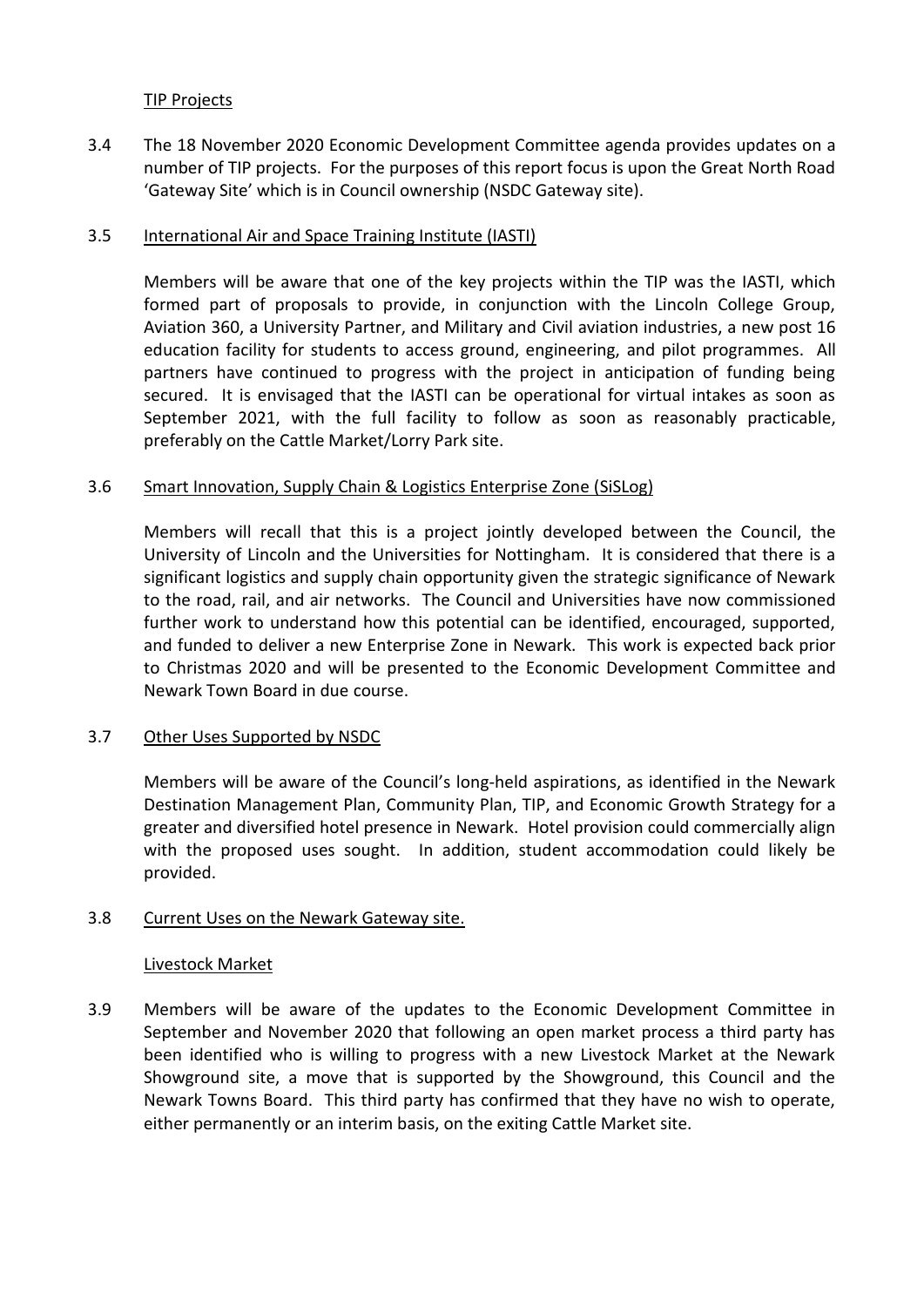3.10 The current Cattle Market site is vacant and redundant. In the interests of reducing holding costs for the Council and preparing the site for redevelopment it is recommended that funds are made available for Officers to tender for the demolition and secure holding of the existing cattle market site. Projected likely costs are provided via a separate exempt **Appendix 1** in the interests of ensuring parties who may submit tender(s) are unaware of the available Council budget.

# The Lorry Park

- 3.11 Members will be aware that the lorry park remains important for the area, in terms of both servicing demand via the strategic road network and in terms of its fee performance for the Council. The third party interested in relocating the Cattle Market and Newark Showground themselves have expressed a desire to see the relocation of the lorry park to the showground if possible and desirable from the District Council's perspective. This is also consistent with the Newark TIP proposals should the IASTI, hotel and other gateway development be secured.
- 3.12 As Members will be aware it will be necessary, if the Council is to consider the relocation of the lorry park, for feasibility work to be undertaken in order to understand the acceptability (in planning, highways, drainage, and utility terms) and costs of its relocation. It will be equally necessary to liaise with users in the case of lorry drivers. In order to allow the Council to make a future decision on this issue it recommended that a budget be made available for Officers to undertake necessary feasibility work regarding relocation, including any associated likely costs and timetable.

# Redevelopment of the Great North Road Gateway

- 3.13 The above feasibility work on relocating uses will need to be progressed alongside feasibility work for the technical ability and capacity of the current Gateway Site to accommodate a range of aspirations. The critical works in the first instance include planning, highways and utility assessments. These are proposed to be commissioned as soon as possible in order to inform next steps.
- 3.14 As identified above the Lincoln Colleague Group (LCG) continue to progress at pace with the IASTI, with education pathways and industry discussions working towards a virtual student intake as soon 2021, well in advance of any new physical facility. It is expected that the LCG will be in a positon to progress with negotiations to provide the facility on NSDC land in earnest. Such negotiations will progress alongside the feasibility work referred to at paragraph 3.13 above.
- 3.15 In addition to feasibility work at paragraphs 3.10 and 3.13 above it is recommended that budget be made available, should feasibility conclusions support, for Officers to progress with delivery options for the redevelopment of the Newark Gateway Site. This will include progressing with ISASTI and SiSLog discussions, alongside legal, financial, and procurement advice for turning the Newark TIP aspirations into a reality. The recommend budget is provided via the separate exempt report.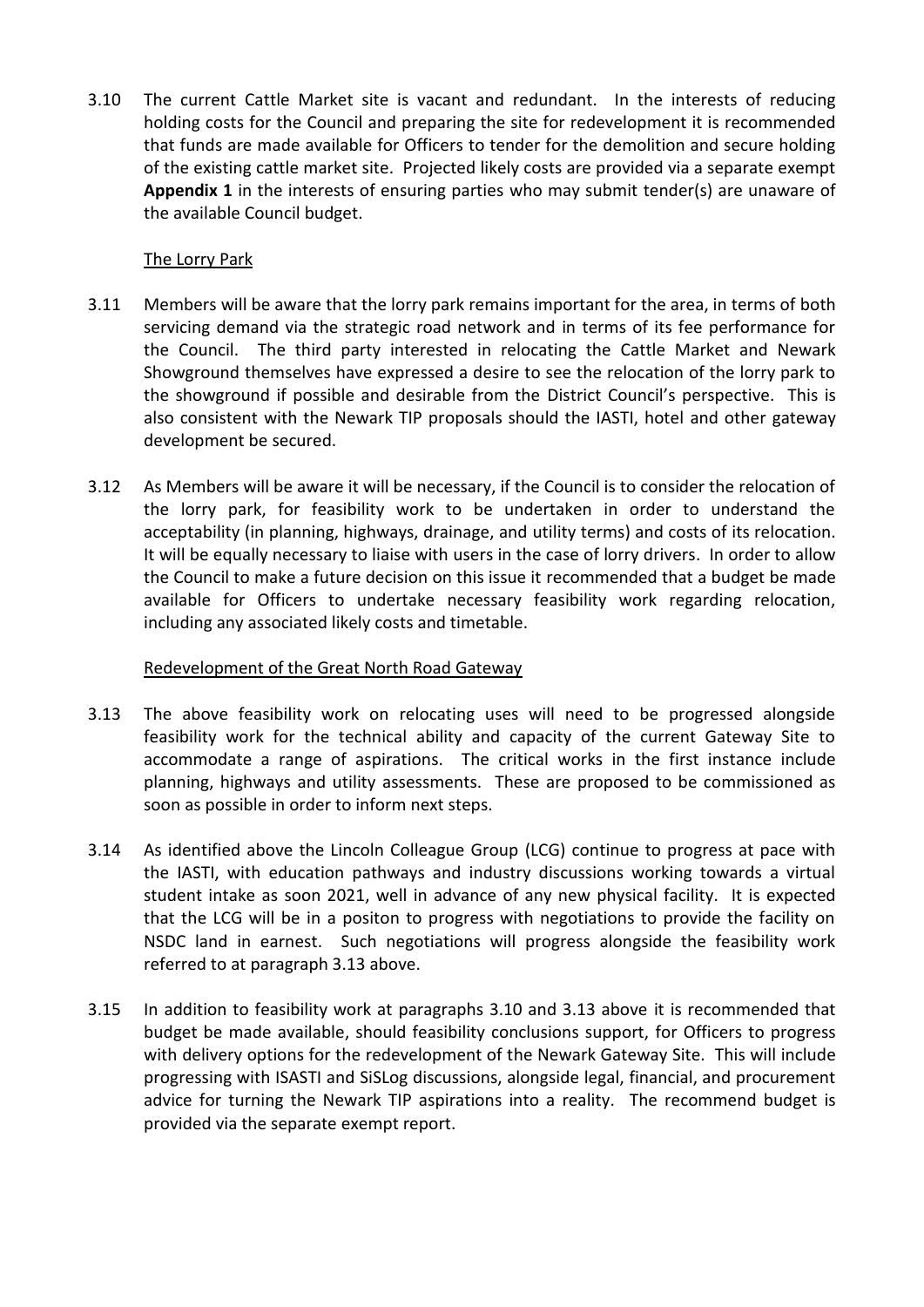# **4.0 Equalities Implications**

4.1 As capital projects, each of the proposals detail will be required, if and when they progress to have regarding to equalities and access implications.

# **5.0 Digital Implications**

5.1 Each of the potential projects identified will secure appropriate digital infrastructure, skills and future innovative and creative employment opportunities as part of their key objectives. They will be identified if, and, and when they progress.

# **6.0 Financial Implications (FIN20-21/8691)**

- 6.1 The costs of demolishing the Cattle Market site would need to be added to the Capital Programme; financed by borrowing and the implications of such have been assessed in **Appendix 1**.
- 6.2 The report proposes the following feasibility studies:
	- The relocation of the existing Cattle Market/Lorry Park; and
	- The redevelopment of the site following demolition

It is expected that some future revenue costs will be provided by any Newark Towns Fund agreed Deal with Government. In the absence of any Deal the costs of these studies will need an associated revenue budget that can be funded from the Change Management Reserve.

# **7.0 Community Plan – Alignment to Objectives**

7.1 The Newark TIP is a direct intervention of such scope and breath that it will significantly contribute to delivering all of the Council's Community Plan objectives.

#### **8.0 RECOMMENDATIONS that:**

- **(a) Members note the ongoing negotiations with Government to secure a capital contribution from the Towns Fund of up to £25m;**
- **(b) Members agree the allocation of budget outlined in the exempt report to secure the demolition and secure holding of the existing Cattle Market site;**
- **(c) Members agree the allocation of budget outlined in the exempt report to undertake feasibility work on the relocation of the Cattle Market and Lorry Park to Newark Showground or other identified site(s); and**
- **(d) Members agree the allocation of budget outlined in the exempt report to undertake feasibility work on developing the Newark Gateway Site (the exiting Cattle Market and lorry park), including the delivery of the Newark Town Investment Plan aspirations.**